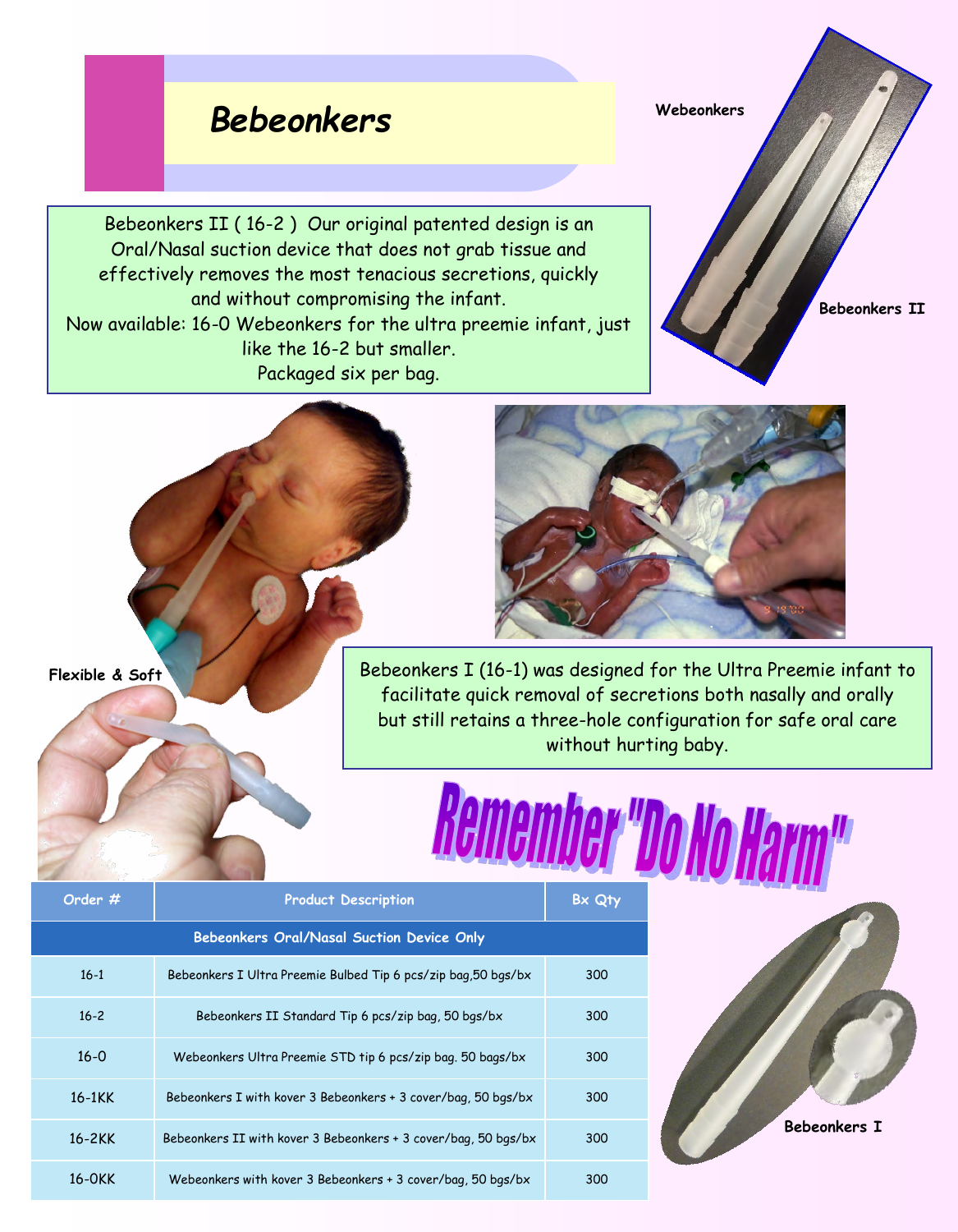## **Bebeonkers**





**"Sometimes you just can't stand by when things are being done that can hurt a baby. We saw a problem that was international and made a product to solve it!" -Philip N. Rogone PA. RCP.**